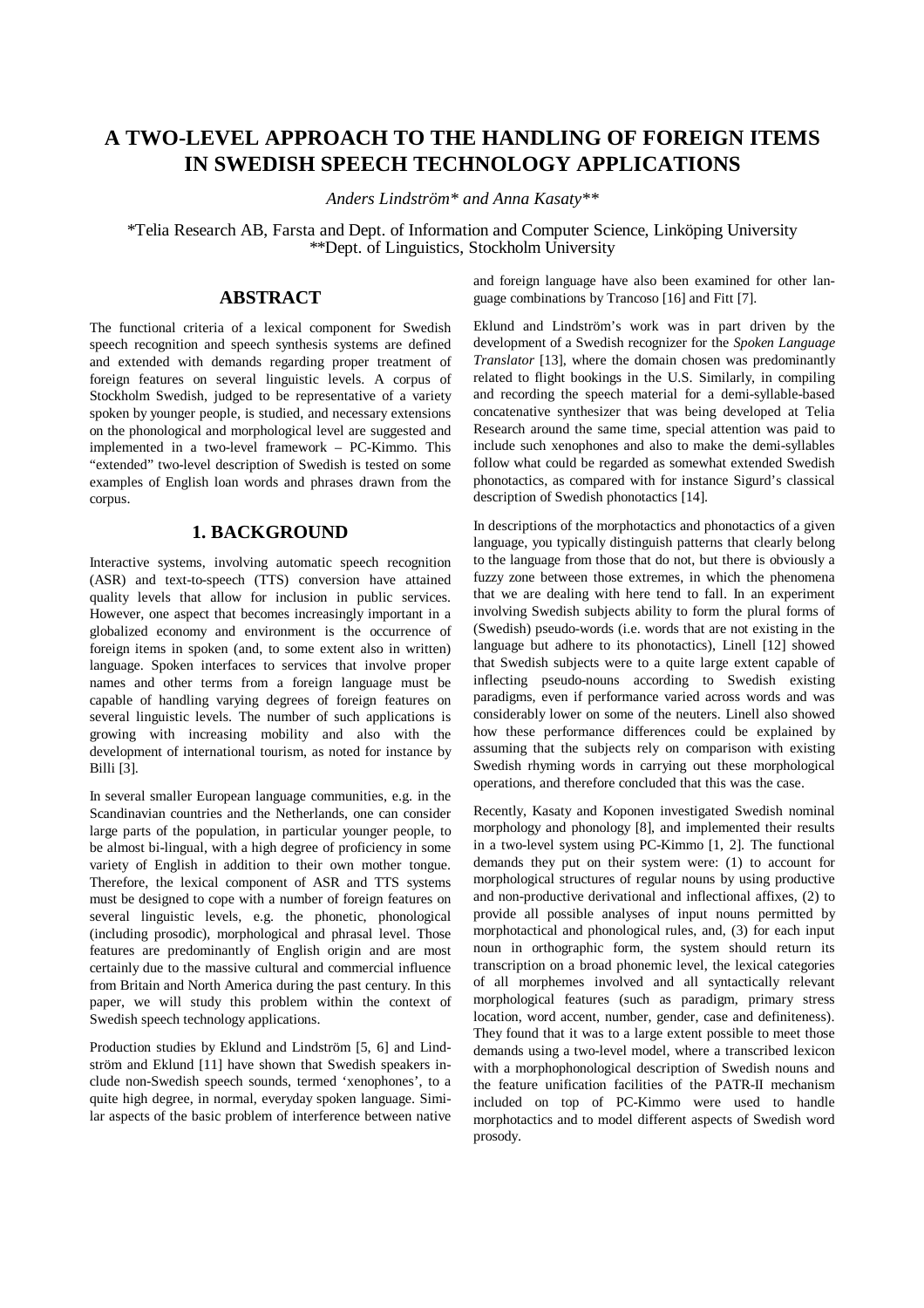## **2. METHOD**

In this paper, a corpus containing various foreign items is studied, and the results are used to define functional criteria on the lexical component of Swedish ASR and TTS systems. It is then described how the criteria can be met by extending the implementation of Kasaty and Koponen to include aspects of non-Swedish nominal morphotactics and phonotactics, and by extending the pronunciation lexicon to cover non-Swedish morphs.

**Corpus.** For the experimental purpose of this study a small corpus consisting of 415 strips from Martin Kellerman's comic *Rocky* [9] was analyzed. The language used in *Rocky* can be considered to be quite representative of current Stockholm Swedish, as spoken by people in their teens or twenties, and Kellerman apparently tries to resemble that sociolect using Swedish orthography. Indeed, in newspaper interviews, Kellerman has claimed only to be writing down what his friends say [10].

We singled out all the occurrences of foreign items and grouped them in different categories depending on language of origin, part-of-speech and orthographical integration in Swedish. Even if a lot of loan words such as *design, jeans, show, tejp* (tape) are included in a recently published Swedish lexicon of "new words" [15], their orthography, inflection and/or pronunciation is still foreign and needs to be handled in a special way. (Glosses are given in brackets in the examples.)

The main part of the foreign items we found was English, of which 60 were full English sentences or phrases, 3 were English sentences with German items, 3 were French and 2 German. Additionally the corpus included a large amount of proper names, which was not an issue in this study. We concentrated on the English loan words incorporated in Swedish sentences, some of which were written with Swedish orthography, others were inflected using a Swedish pattern or occurring as parts of Swedish compounds. Of a total of 174 such English loan-word tokens, 125 were nouns, 28 verbs, 12 adjectives and 9 adverbs. The nouns, standing for the majority of loans, are the ones tested in our implementation, together with some denominal verbs, e.g. *casha, warpa, beepa, buzza, scora* (English root + Swedish infinitive verb suffix *"-a")* and denominal adjectives e.g. *flashig* (English root + Swedish adjectival suffix *"-ig")* . An interesting observation about nominal loans is that the product of the loan process is sometimes just a root morpheme, e.g. *groupie*, which can be inflected, as in *groupies,* or take part in Swedish compounds e.g. *dansbandsgroupie* (dance-band groupie). In other cases, the product is a whole word model, already inflected, e.g. *kids, groupies, furbies* which is then inflected again using a Swedish pattern, e.g. *kidsen* (English plural indefinite suffix + Swedish plural definite suffix), *groupisar, furbisar* (English plural indefinite suffix + Swedish plural indefinite suffix, e-deletion).

Some variability was noticed in both inflection and orthography of individual loan-words. It seems possible to assign either an English or Swedish plural suffix to an English loan-word such as *geek,* as illustrated by the occurrence of both *geeks* (English indefinite plural) and *geekarna* (Swedish definite plural).

Some loans feature two spellings – English and accommodated Swedish, e.g. *date* vs. *dejt* and *styling* vs. *stajlad* (Swedish spelling + adjectival ending)*.* This could be explained in terms of levels of integration in Swedish, according to Chrystal [4], who classified English loan-words in Swedish press in three categories: (1) 'Established' (occurring in Swedish 'Established' (occurring in Swedish dictionaries), (2) 'interim' (where orthography points on some level of integration in Swedish) and (3) 'non-integrated' loans.

The examples presented above are chosen to exhibit different kinds of foreign traits on the morphological level and were tested in our implementation.

**Criteria.** From previous experience and from the study of the *Rocky* corpus, we conclude that the foreign features that a Swedish speech technology lexical component must be capable of handling include

- expansion of the speech sound repertoire to include 'xenophones' (non-Swedish sounds) such as [dʒ,  $\theta$ ,  $\delta$ ,  $\partial$ u],
- combinations of English roots with Swedish inflections, e.g. *coolt* (neutral adjective), *geekar* (plural noun), *raidar* (raids)*, bustar in* (busts in), *pushar upp* (pushes up),
- using English roots in Swedish derivational and compounding morphological processes, e.g. *flashigt* (flashy), *handsfreemobiler* (hands-free cellular telephones), *depparsoundtrack* (gloomy [rocker] sound-track), and also
- interactions on the prosodic and phrasal levels, e.g. *posters* with Swedish accent I as opposed to *postrar* with Swedish accent II, *drajvbajs* with accent I instead of compound accent since it derives from drive-by [shooting]s, *droppa en jätterolig punchline* (drop a very funny punch line).

These criteria should be taken in addition to the ones used by Kasaty and Koponen [8], previously listed.

All these phenomena can be studied from many different perspectives, including a diachronic (historical) one. The main goal of this study, however, is to be able to model the current behaviour of Swedish language users.

## **3. IMPLEMENTATION**

Having defined the functional criteria we will now extend the implementation of Kasaty and Koponen [8] and attempt to construct a Swedish analyzer capable of recognizing and generating the English loan-words from our corpus using PC-Kimmo [1]. PC-Kimmo (version 2) can be regarded as a twolevel framework, equipped with a PATR-II formalism on top [2]. The implementation in PC-Kimmo involves describing Swedish (nominal) morphology and phonology using three interdependent components: a transcribed morph-based lexicon, two-level rules to connect the orthographic level with the phonological, and a unification-based word grammar with feature structures to account for the morphotactics and, in our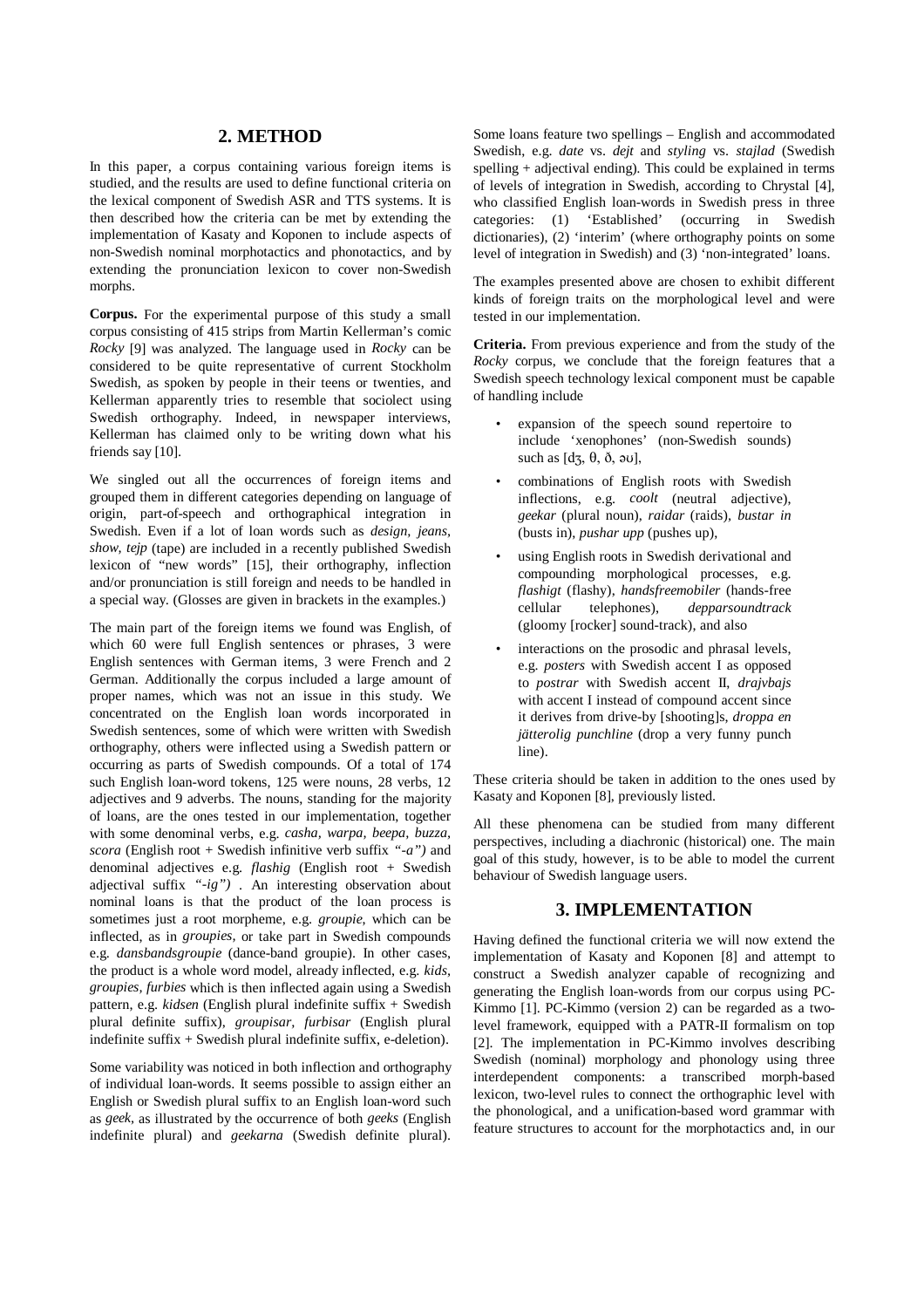case, also to deal with stress- and accent-related word prosody phenomena. For an excellent introduction to PC-Kimmo and a detailed description of two-level rules in general, see Antworth [11].

**Unification-based word grammar.** Drawing the line between lexicon and grammar was relevant for the description of our morphotactical structure of Swedish words. The lexicon serves to break a word into its morphemes using minimal morphotactic constraints, while the word grammar applies a more powerful mechanism that filters out any incorrect analyses allowed by the lexicon. The context-free rules with their corresponding feature constraints determine the resulting part-of-speech categories and the resulting word accents after derivational or inflectional processes have taken place, by passing the values of head features up the parse tree.

The morphotactical structure of Swedish words allowed in our model is illustrated by the excerpt from the word grammar shown below, where terminal categories are indicated by capital letters.

```
Word -> Stem (INFL)
Word -> Compound
Compound -> Stem JOINT Word
Stem -> (PREFIX)* ROOT (SUFFIX)*
```
Unification over morphological features, holding information about paradigm, gender, number etc., assures that only admissible sequences are accepted or generated. Properties of entities obtained through derivational processes are also computed from the features of the heads and affixes that form part of the process. The same principle is also used to assign the word accent to inflected words.

In order to cover foreign words and other neologisms, we intend to extend the definition of what could constitute a ROOT to encompass any sequence of permissible syllables according to the definitions used in the Swedish concatenative synthesizer as described previously. These include all the xenophones as described earlier [5, 6, 11], and both initial and final consonant clusters, drawn from Swedish as well as English phonotactics. In a full system, this is likely to be the cause of massive over-generation, but if you consider this as a fall-back system, when all else fails, one could successively loosen the constraints until reaching this level, which will make over-generation less of a problem.

For the purpose of these tests, we have added such syllables to cover the examples from the *Rocky* corpus. In doing so, the syllables were assigned paradigm codes to allow both for English and Swedish inflection. Assignment of Swedish paradigms is done according to rhyming principles, such as those suggested by Linell [12]. For example, the syllable /gi:k/ is assigned to paradigm s100 (allowing for English plural-s) and to s2 (in analogy with rhyming Swedish nouns, like *spik* (nail)).

**Lexicon.** Each lexical entry is structured into several fields, which specify the underlying lexical representation, what continuation class can follow, how the entry should be glossed and relevant information about the entry, coded as features. Word roots and various classes of affixes can be considered to be

grouped into a number of sublexicons. This makes it straightforward to treat alternative inflectional endings as they are normally discussed, namely in terms of families of inflections such as conjugations and declensions. In our implementation all lexemes, which have the same allomorphs of affixes, belong to the same morphosyntactic category or paradigm.

In order to handle loans of English plural nouns, the productive endings (/s/, /z/, /iz/) were added to the list of plural endings.

**Two-level rules.** The lexicon lists all the morphemes (roots and affixes) in their underlying form, in our case a phonemic representation. The rules component consists of two-level rules, which account for the relations between the underlying forms and the surface characters of Swedish orthography. A surface form can be given more than one analysis by the rules and the lexicon when submitted to the PC-Kimmo recognizer.

We augmented the number of possible grapheme-to-phoneme correspondences to be able to handle also English sounds. This is possible in languages that employ a phonographic writing system like Swedish and English, and where there is normally some relationship between the graphemes and the sounds of the language. One problem is that languages vary a lot in their graphemic/phonemic regularity. In the case of Swedish and English there is a marked degree of irregularity, and the lack of correspondence between graphemic and phonemic levels is reflected in the number of more or less arbitrary "spelling rules" that we have to use to be able to handle exceptions to the regular patterns.

The spelling rules were extended so as to permit some common English spelling conventions occurring in the expressions from the corpus, e.g. *<ee>, <ea>* corresponding to /i:/ (illustrated by the two-level rule below) as well as to include the xenophones.

i:e => C \_\_ [.:e|.:a] C

(Full stop is used to indicate length, C is the set of consonants.)

### **4. EVALUATION**

The system was tested on a number of foreign items from the *Rocky* corpus. Those included inflected nominal roots, e.g. *blowjob, freestyle* (walkman)*, flyers, geeks, geekarnas, kidsen, shotgun, sneakers, styling, trainee,* some denominal verbs as well as compounds, where the first or the last part of a Swedish compound consisted of an English morpheme, e.g. *bikerfest* (biker party), *crackförsäljarna* (crack dealers), *dansbandsgroupie* (dance-band groupie), *designerpåsarna,* (designer bags), *hallonshots* (raspberry shots), *handsfreelurar* (hands-free headphones), *house-prylar* (things or attributes associated with the music style 'house'), *jet-lag, smygdate* (sneak-away date), *sodastreamern* (the soda streamer).

We tested the system diagnostically with respect to morphemic segmentation, morphological features (e.g. part-of-speech, number, definiteness and case), word prosody (primary stress location and word accent assignment) and phonemic transcription.